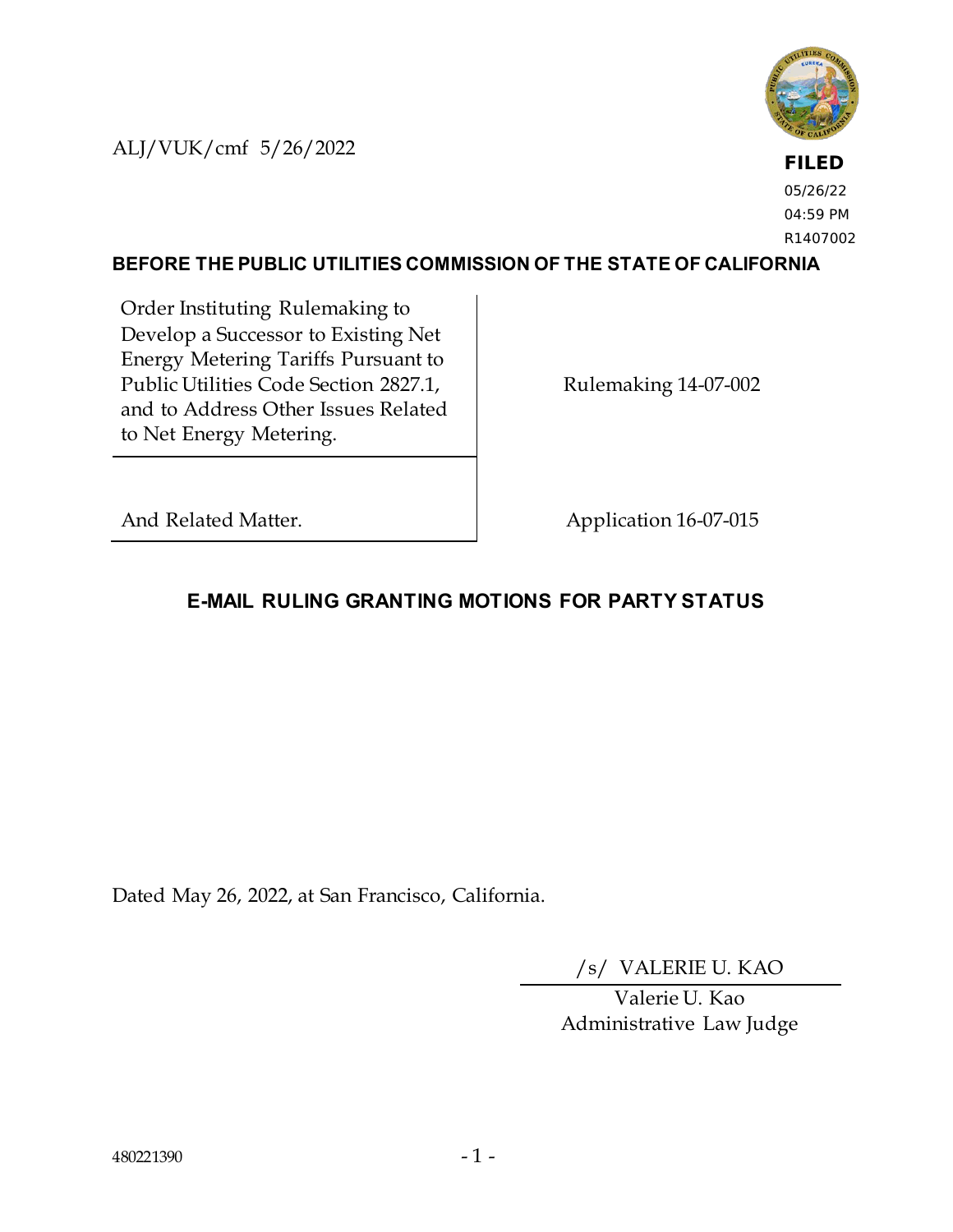## R.14-07-002 et al. ALJ/VUK/cmf

**From:** Kao, Valerie <valerie.kao@cpuc.ca.gov> **Sent:** Thursday, May 26, 2022 4:15 PM **To:** CMathewsLaw@mcn.org; CMKehrein@ems-ca.com; colin.kerrigan@pge.com; cpuc@CoalitionOfEnergyUsers.org; cpuc@libertyutilities.com; cpucdockets@crowell.com; CPUCdockets@eq-research.com; CPUCproceedings@frontierenergy.com; CRMd@pge.com; CSong@CleanPowerAlliance.org; ctaylor@sfwater.org; cwalker@gridalternatives.org; D6Ce@pge.com; Dan.Marsh@libertyutilities.com; david.scribner@csd.ca.gov; DDesai@AdamsBroadwell.com; DE@SolarConsumerAdvisor.com; delsolgrid@gmail.com; Dennis.Peters@smud.org; derek.jones@navigant.com; Derek.Olijar@libertyutilities.com; DFranz@Tesla.com; dgolan@SempraUtilities.com; DHudgins@sdge.com; Douglass@EnergyAttorney.com; DSimmrin@CommunityAdvancement.org; dsullivan@sullivansolarpower.com; DWTcpucDockets@dwt.com; e1ba@pge.com; Eddie@BrightlineDefense.org; EGilfenbaum@Tesla.com; Eli.Harland@energy.ca.gov; emorris@centralcallegal.org; EOCommitments@pge.com; eratnayake@gridalternatives.org; erik.anderson@pacificorp.com; erin.pulgar@sce.com; ETorres@turn.org; FBoediarto@ebce.org; fchoi@cleanpoweralliance.org; fletcher.fields@sce.com; Folk@SMWlaw.com; FOrtlieb@SanDiego.gov; FWahl@Tesla.com; GBarnes@sdge.com; GFJ@InfraSmartEnergy.com; golding@communitychoicepartners.com; gopal@RecolteEnergy.com; Gregory.Chin@Energy.ca.gov; hanna.grene@energycenter.org; hchoy@isd.lacounty.gov; hcjpowell@cox.net; igor@calssa.org; imandelbaum@smcgov.org **From:** Kao, Valerie <valerie.kao@cpuc.ca.gov> **Sent:** Thursday, May 26, 2022 4:14 PM **To:** abb@eslawfirm.com; abraham.silverman@nrg.com; Adam@EnergyToolbase.com; aecaonline@gmail.com; AHarron@HarronLLC.com; ajay.kumar@pacificorp.com; alane@labusinesscouncil.org; Alison.Seel@SierraClub.org; Allie@Reimagine-Power.com; Allison.bahen@EdisonIntl.com; amy@verdantassoc.com; AmyAllen@Alumni.Stanford.edu; Ana.Gonzalez@pge.com; Andrew.Meditz@smud.org; andy.blauvelt@sunrun.com; Andy@PromiseEnergy.com; Anita@iCommlaw.com; AnSchwartz@Tesla.com; Anthony.Hernandez@sce.com; asab@pge.com; Ashley.Merlo@pge.com; ATrowbridge@DayCarterMurphy.com; ayazdi@seia.org; Barbara@CalChoice.org; BarmackM@calpine.com; BCragg@GoodinMacBride.com; Beaton@SMWLaw.com; ben@cleancoalition.org; benjamin.airth@energycenter.org; Berlin@SusieBerlinLaw.com; BKundu@SFwater.org; Blaising@BraunLegal.com; BLee2@SempraUtilities.com; boyd.michaele@gmail.com; Brad@calssa.org; Brandon@CommunitySolarAccess.org; BSmithwood@Dimension-energy.com; BTheaker@mrpgenco.com; Buck.Endemann@KLGates.com; BXVU@pge.com; calcan.filings@gmail.com; CaliforniaDockets@pacificorp.com; CarmelitaM@greenlining.org; case.admin@sce.com; CBarry@iwpnews.com; cbermel@politico.com; cc2sahm@gmail.com; cem@newsdata.com; CentralFiles@SempraUtilities.com; cesa\_regulatory@storagealliance.org; Charlie@CommunitySolarAccess.org; chasity@tosdalapc.com; chris\_king@siemens.com; CHVaquerano@SALEF.org **From:** Kao, Valerie <valerie.kao@cpuc.ca.gov> **Sent:** Thursday, May 26, 2022 4:16 PM **To:** james.hansell@navigant.com; James.J.Hirsch@gmail.com; James.Strange@energycenter.org; JArmstrong@seia.org; JClark@GoodinMacBride.com; jean@custompowersolar.com;

Jennifer.Farrell@CDCR.ca.gov; Jennifer.ReyesLagunero@pge.com;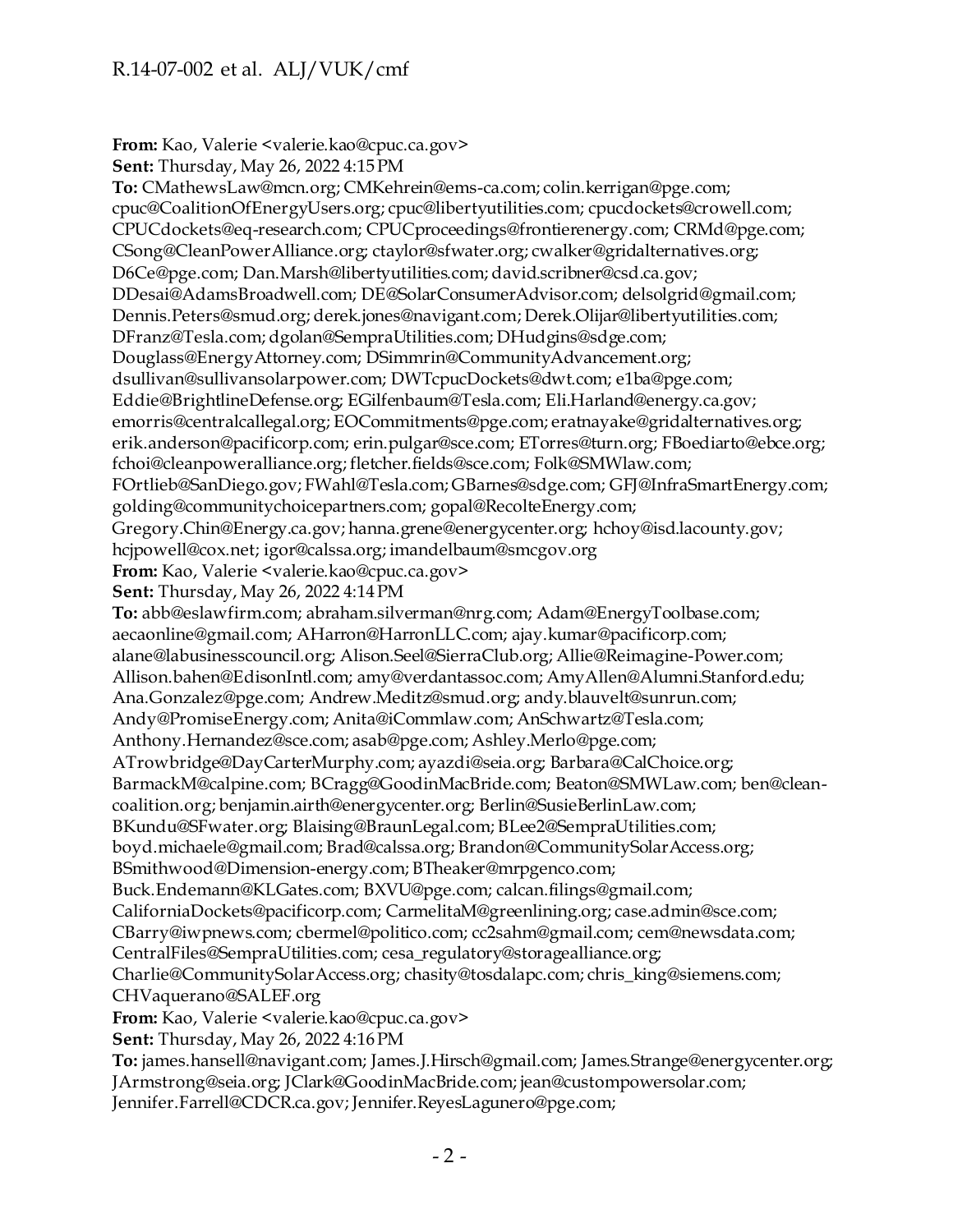# R.14-07-002 et al. ALJ/VUK/cmf

Jessalyn\_Ishigo@AHM.Honda.com; jessica.tse2@sfgov.org; jessica@ongrid.net; JGrow@nhlp.org; JJaffe@Nossaman.com; JK.Stevens@cox.net; JKantor@KeyesFox.com; JKeyes@KeyesFox.com; JKopyciok-Lande@MCEcleanEnergy.org; john.leslie@dentons.com; john@mccarthysolar.com; jonathan.hart@powerflex.com; josh@calssa.org; joshua.nelson@bbklaw.com; Joy.Mastache@smud.org; jpannu@sfwater.org; jray@cleanpoweralliance.org; JSimon@EnphaseEnergy.com; judi@Schweitzer-associates.com; Justin.Scott@smud.org; Justin.Strachan@Ygrene.com; Karey@boulder.net; Kate@Calssa.org; Kathy@calchoice.org; KatieJorrie@dwt.com; KDamewood@ccof.org; kdavidson@desolutions.com; kderemer@semprautilities.com; KHermann@sfWater.org; khojasteh.davoodi@navy.mil; kklittich@brwncald.com; Klatt@EnergyAttorney.com; KMills@cfbf.com; KValenzuela@sdge.com; kyle.wallace@vivintsolar.com; larry.r.allen@navy.mil; liddell@energyattorney.com; LKoehler@edf.org; lmh@eslawfirm.com; lwhouse@innercite.com; Lynn.Marshall@Energy.Ca.Gov; Mad.Stano@Greenlining.org; Makda.Solomon@navy.mil; manal@caliberstrat.com; Marcel@turn.org; Marissa.Blunschi@SCE.com **From:** Kao, Valerie <valerie.kao@cpuc.ca.gov> **Sent:** Thursday, May 26, 2022 4:22 PM **To:** mark@SeaWaveBattery.com; marta@votesolar.org; Martha.Helak@smud.org; maryhoffmanRE@gmail.com; matt.coldwell@energy.ca.gov; matt@CalAdvisorsllc.com; Matthew@turn.org; MBoccadoro@WestCoastAdvisors.com; mbrubaker@consultbai.com; MCade@Buchalter.com; MChhabra@nrdc.org; mdjoseph@adamsbroadwell.com; mec3@pge.com; melicia.charles@sunrun.com; michael.dandurand@lnzcapital.com; michael.tomlin@sce.com; Milissa.Marona@gmail.com; MJSanders@SMCgov.org; MLanger@CleanPowerAlliance.org; mmattes@nossaman.com; MRutherford@PeninsulaCleanEnergy.com; MRW@mrwAssoc.com; MSomerville@SempraUtilities.com; MSwindle@NLineEnergy.com; MVespa@Earthjustice.org; mvillarreal@gridalternatives.org; Nate.Larsen@PacifiCorp.com; Nava@BraunLegal.com; ncv3@pge.com; nicholas.fugate@energy.ca.gov; nkeefer@cleanpoweralliance.org; NMalcolm@mceCleanEnergy.org; nquan@gswater.com; NRader@Calwea.org; nshah@onpaceenergy.com; NWhang@CleanPowerAlliance.org; Patrick.McCoy@SMUD.org; PatrickFerguson@dwt.com; Perea@GTMresearch.com; phernandez@ebce.org; PhilM@SCDenergy.com; PMiller@nrdc.org; Poonum.Agrawal@SVCleanEnergy.org; Quinn.Laudenslager@EnergyToolbase.com; rachel.gold@arb.ca.gov; Rachel.McMahon@Sunrun.com; Randy@Mash-Coalition.org; RBelur@EnphaseEnergy.com; RBird@ForefrontPower.com; Rebecca.Meiers.DePastino@SCE.com; regrelcpuccases@pge.com; Regulatory@BraunLegal.com; Regulatory@ebce.org; Rita.Liotta@navy.mil **From:** Kao, Valerie <valerie.kao@cpuc.ca.gov> **Sent:** Thursday, May 26, 2022 4:23 PM **To:** RKoss@AdamsBroadwell.com; rl@eslawfirm.com; Rob.Sibley@Itron.com; Robertearle.sf@gmail.com; RobertGnaizda@gmail.com; rrao@nextility.com; Sastra, Rudy <rudy.sastra@cpuc.ca.gov>; RUmoff@seia.org; sachu@votesolar.org; sarveybob@aol.com; SCampbell@GridAlternatives.org; SChen@mceCleanEnergy.org; scott.sarem@sunrun.com; Sephra.Ninow@EnergyCenter.org; Service@spurr.org; Sharon.Yang@LibertyUtilities.com; sherikidwell@att.net; SLazerow@cbecal.org; Solar@ABCsolar.com; SPauker@kfwlaw.com; SSampath@CHPC.net; ssarria@sdcommunitypower.org; SShupe@SonomaCleanPower.org; SSMyers@att.net; SSwaroop@mceCleanEnergy.org; Steve.Sherr@FoundationWindpower.com;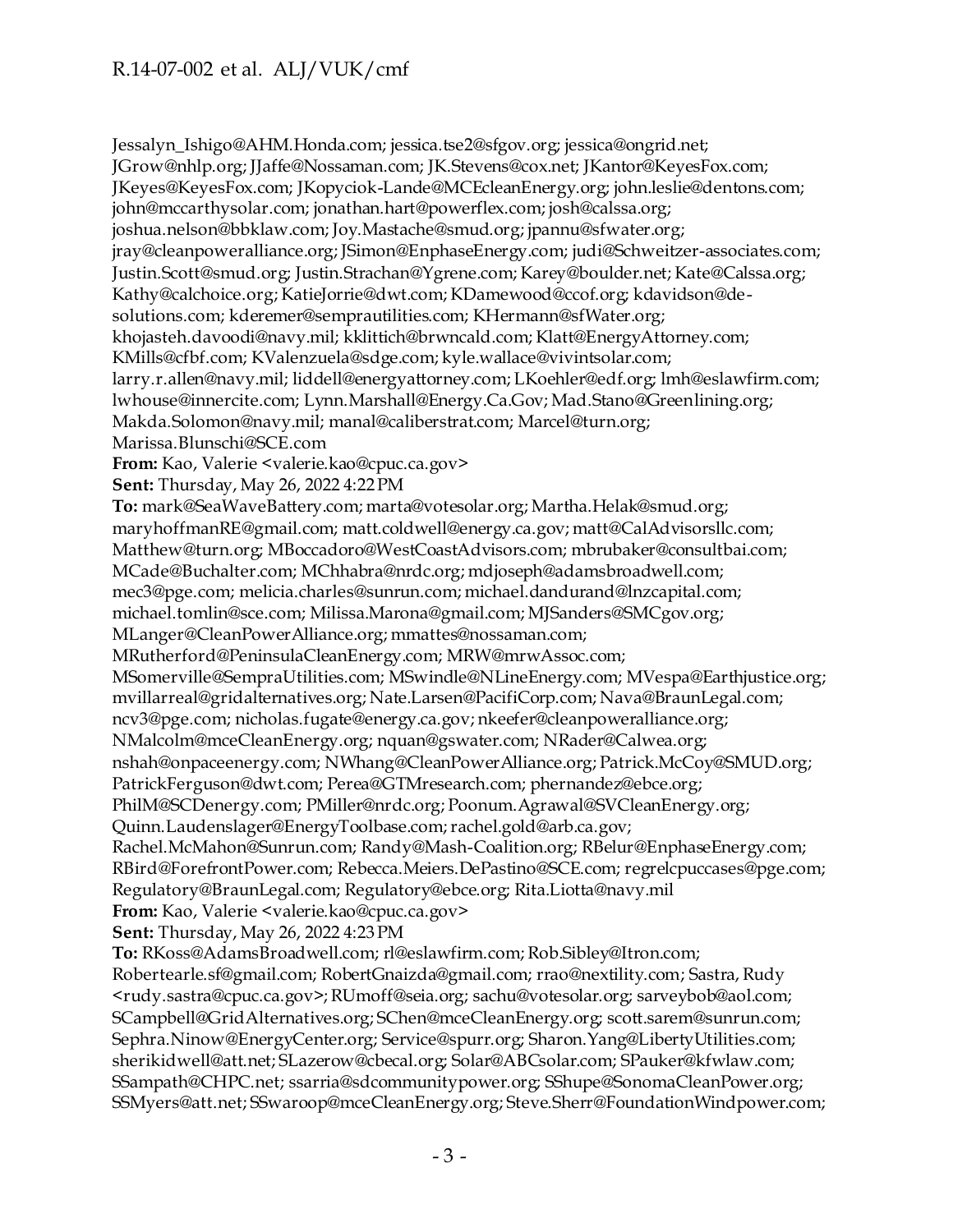Steven.Rymsha@Sunrun.com; Steven@IEPA.com; subin@theselc.org; susannah@votesolar.org; SWang@AuroraSolar.com; SWeaver@ebce.org; TBardacke@CleanPowerAlliance.org; team@cameron-daniel.com; tedmister@ebce.org; TLindl@kfwlaw.com; tmcrae@svlg.org; TomB@CrossBorderEnergy.com; tonja.wicks@tlwsupport.com; ty@tosdalapc.com; VGICregulatory@VGICouncil.org; VidhyaPrabhakaran@dwt.com; WFuller@sdge.com; William.Rostov@SFcityAtty.org; william@verdantassoc.com; willie.calvin@sanjoseca.gov; wudka@evergreenecon.com; Wynne@BraunLegal.com; YLu1@sdge.com; YXT5@pge.com; ZBurrows@GridAlternatives.org **From:** Kao, Valerie <valerie.kao@cpuc.ca.gov> **Sent:** Thursday, May 26, 2022 4:24 PM **To:** Buchholz, Adam <Adam.Buchholz@cpuc.ca.gov>; Durvasula, Anand

<Anand.Durvasula@cpuc.ca.gov>; Esfahani, Asal <Asal.Esfahani@cpuc.ca.gov>; Gonzalez, Ana M. <ana.gonzalez@cpuc.ca.gov>; Aguilar, Arocles <Arocles.Aguilar@cpuc.ca.gov>; Ward, Alec <Alec.Ward@cpuc.ca.gov>; Yerrapotu, Amulya <Amulya.Yerrapotu@cpuc.ca.gov>; Gutierrez, Benjamin <Benjamin.Gutierrez@cpuc.ca.gov>; Palmer, Brett <Brett.Palmer@cpuc.ca.gov>; Clay, Christopher <christopher.clay@cpuc.ca.gov>; Salo, Christa <Christa.Salo@cpuc.ca.gov>; Ward, Charles <Charles.Ward@cpuc.ca.gov>; Westling, Christopher

<Christopher.Westling@cpuc.ca.gov>; Chan, Cherie <Cherie.Chan@cpuc.ca.gov>; Peck, David B. <david.peck@cpuc.ca.gov>; Fox, Elizabeth <Elizabeth.Fox@cpuc.ca.gov>; Petrofsky, Erica <Erica.Petrofsky@cpuc.ca.gov>; Seybert, Ehren <ehren.seybert@cpuc.ca.gov>; Daye, Fadi <fadi.daye@cpuc.ca.gov>; Petlin, Gabriel <gabriel.petlin@cpuc.ca.gov>; Baki, Jawadul <Jawadul.Baki@cpuc.ca.gov>; Fong, Justin H. <Justin.Fong@cpuc.ca.gov>; McKinney, Jeanne <jeanne.mckinney@cpuc.ca.gov>; Regnier, Justin <Justin.Regnier@cpuc.ca.gov>; Litwin, Joshua <Joshua.Litwin@cpuc.ca.gov>; Fleisher, Kerry <Kerry.Fleisher@cpuc.ca.gov>; Ouyang, Ke Hao <kehao.ouyang@cpuc.ca.gov>; Morgans, Lucy <Lucy.Morgans@cpuc.ca.gov>; Anning, Marna <Marna.Anning@cpuc.ca.gov>; Minkus, Michael J. <Michael.Minkus@cpuc.ca.gov>; Sotero, Maria <Maria.Sotero@cpuc.ca.gov>; Chau, Nathan <Nathan.Chau@cpuc.ca.gov>; Doherty, Patrick <Patrick.Doherty@cpuc.ca.gov>; Enis, Phillip <phillip.enis@cpuc.ca.gov>; Hernandez, Risa <risa.hernandez@cpuc.ca.gov>; Vorpe, Rebecca M. <Rebecca.Vorpe@cpuc.ca.gov>; Babka, Sophie <Sophie.Babka@cpuc.ca.gov>; Castello, Stephen <Stephen.Castello@cpuc.ca.gov>; Sharpe, Sarah <Sarah.Sharpe@cpuc.ca.gov>; Lyser, Shelly <Shelly.Lyser@cpuc.ca.gov>; O'Rourke, Shannon <Shannon.O'Rourke@cpuc.ca.gov>; Lerhaupt, Sarah <Sarah.Lerhaupt@cpuc.ca.gov>; Kao, Valerie <valerie.kao@cpuc.ca.gov>; Drew, Tim G. <tim.drew@cpuc.ca.gov>; AppRhg <AppRhg@cpuc.ca.gov>; Oh, Helena <Helena.Oh@cpuc.ca.gov>; Brown, Mary Claire <MaryClaire.Brown@cpuc.ca.gov>; Simon, Sean A. <sean.simon@cpuc.ca.gov>; Hawkins, Nora <Nora.Hawkins@cpuc.ca.gov>; Francisco, Tory <tory.francisco@cpuc.ca.gov>; Commissioner Guzman Aceves Enotice <CommGuzmanAcevesEnotice@cpuc.ca.gov>; AppRhg <AppRhg@cpuc.ca.gov> **Cc:** ALJ\_Support ID <alj\_supportid@cpuc.ca.gov>; ALJ Docket Office <ALJ\_Docket\_Office@cpuc.ca.gov>; ALJ Process <alj\_process@cpuc.ca.gov> **Subject:** R1407002, A1607015 email ruling granting motions for party status